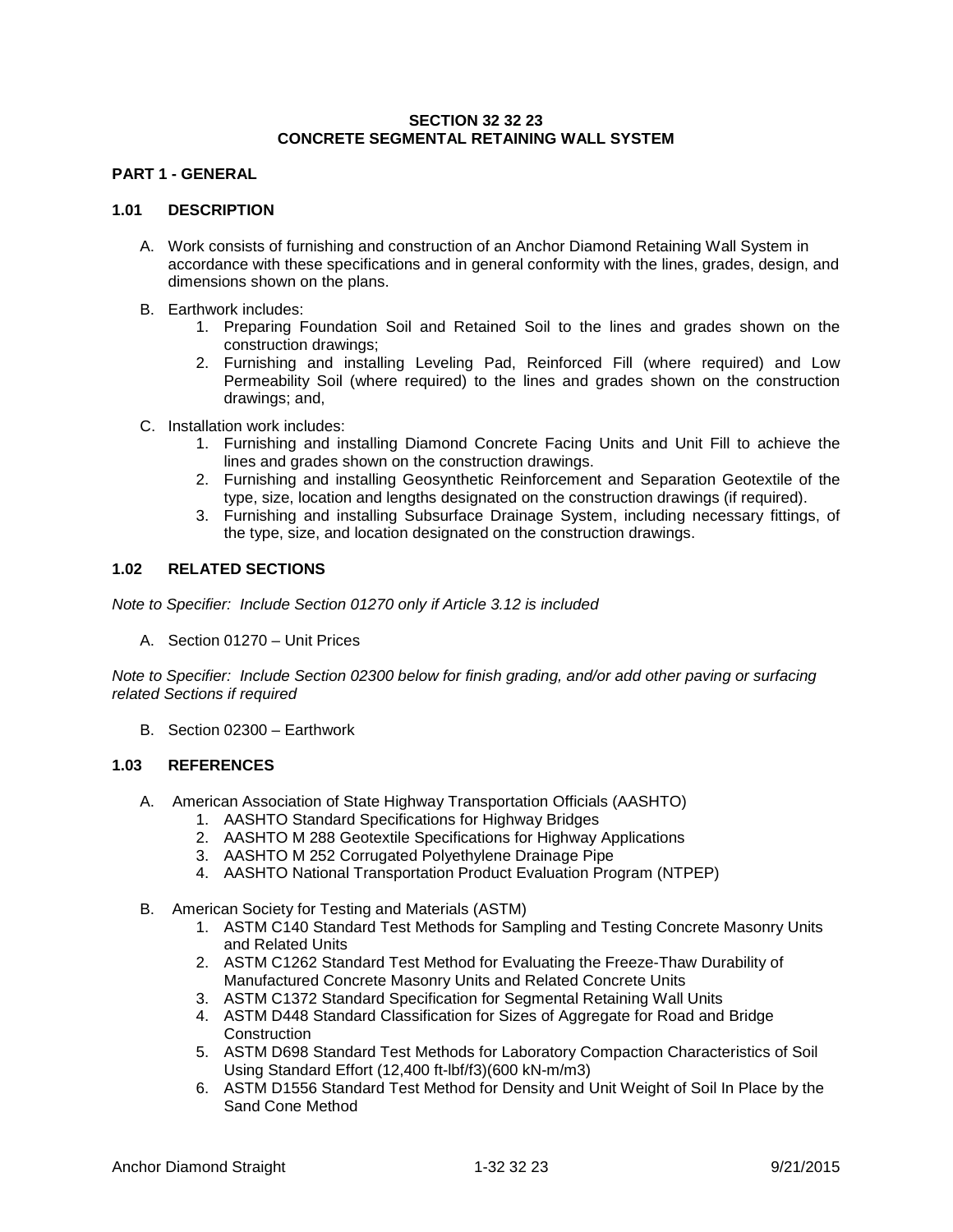- 7. ASTM D1557 Standard Test Methods for Laboratory Compaction Characteristics of Soil Using Modified Effort (56,000 ft-lbf/f3)(2700 kN-m/m3)
- 8. ASTM D2487 Standard Classification of Soils for Engineering Purposes (Unified Soil Classification System)
- 9. ASTM D2922 Standard Test Methods for Density of Soil and Soil-Aggregate In Place by Nuclear Methods (Shallow Depth)
- 10. ASTM D3034 Standard Specification for Type PSM Poly (Vinyl Chloride) (PVC) Sewer pipe and Fittings
- 11. ASTM D4318 Standard Test Methods for Liquid Limit, Plastic Limit, and Plasticity Index of Soils
- 12. ASTM D4491 Standard Test Method for Water Permeability of Geotextiles by the Permittivity Method
- 13. ASTM D4595 Standard Test Method for Tensile Properties of Geotextiles by the Wide-Width Strip Method
- 14. ASTM D4873 Standard Guide for Identification, Storage and Handling of Geosynthetics
- 15. ASTM D5084 Standard Test Method for Measurement of Hydraulic Conductivity of Saturated Porous Materials Using a Flexible Wall Permeameter.
- 16. ASTM D5262 Standard Test Method for Evaluating the Unconfined Tension Creep Behavior of Geosynthetics
- 17. ASTM D5321 Standard Test Method for Determining the Coefficient of Soil and Geosynthetic or Geosynthetic and Geosynthetic Friction by the Direct Shear Method
- 18. ASTM D5818 Standard Practice for Obtaining Samples of Geosynthetics from a Test Section for Assessment of Installation Damage
- 19. ASTM D6637 Standard Test Method for Determining Tensile Properties of Geogrids by the Single or Multi-Rib Tensile Method
- 20. ASTM D6638 Standard Test Method for Determining Connection Strength Between Geosynthetic Reinforcement and Segmental Concrete Units
- 21. ASTM D6916 Standard Test Method for Determining the Shear Strength Between Segmental Concrete Units
- 22. ASTM D6706 Standard Test Method for Measuring Geosynthetic Pullout Resistance in Soil
- 23. ASTM F405 Standard Specification for Corrugated Polyethylene (PE) Tubings and **Fittings**
- 24. ASTM G51 Standard Test Method for Measuring pH of Soil for Use in Corrosion Testing
- C. Federal Highway Administration
	- 1. Samtani, Naresh C., Christopher, B., and Berg, R., "Design and Construction of Mechanically Stabilized Earth Walls and Reinforced Soil Slopes", Volumes 1 and 2, Federal Highway Administration Report Nos. FHWA-NHI-10-024 and FHWA-NHI-10-025, November 2009.
	- 2. Elias, V., Fishman, K., Christopher, B., and Berg, R., "Corrosion/Degradation of Soil Reinforcements for Mechanically Stabilized Earth Walls and Reinforced Soil Slopes", Federal Highway Administration Report No. FHWA-NHI-09-087, November 2009.
- D. National Concrete Masonry Association (NCMA)
	- 1. NCMA Design Manual for Segmental Retaining Walls, Third Edition, 2010

# **1.04 DEFINITIONS**

- A. Segmental Retaining Wall (SRW) Units: Dry-stacked concrete masonry units used as the retaining wall fascia.
- B. Reinforced Fill: Soil which is used as fill behind the SRW unit and within the reinforced soil mass (if applicable).
- C. Unit Fill and Drainage Aggregate: Material used (if applicable) within, between, and directly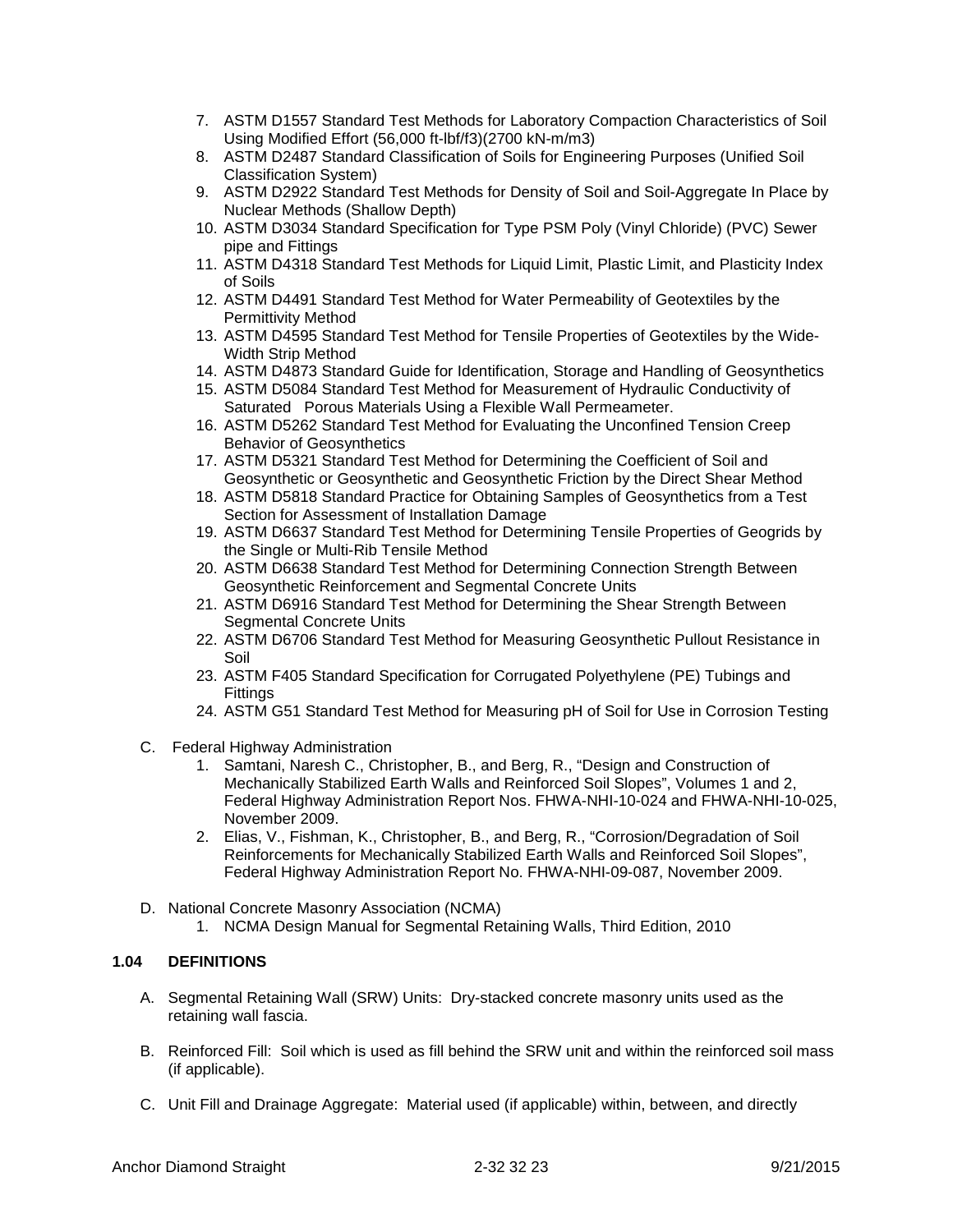behind the concrete retaining wall units.

- D. Geotextile Separation Fabric: Material used for separation and filtration of dissimilar soil types.
- E. Foundation Soil: Soil mass supporting the leveling pad and reinforced soil zone of the retaining wall system.
- F. Retained Soil: The soil mass located behind the reinforced soil zone, either undisturbed native soils or compacted fill.
- G. Leveling Pad: A level surface consisting of crushed stone, sand and gravel or unreinforced concrete placed to provide a working surface for placement of the SRW unit.
- H. Geosynthetic Reinforcement: Polymeric material designed specifically to reinforce the soil mass.
- I. Pre-fabricated Drainage Composite: three-dimensional geosynthetic drainage medium encapsulated in a geotextile filter, used to transport water.
- J. Subsurface Drainage System: horizontal pipe encapsulated within drainage aggregate at or near the base of the reinforced soil to facilitate removal of water from the wall system.
- K. Low Permeability Soil: Clay soil or low permeability geosynthetic used to prevent water percolation into the drainage zone and reinforced backfill behind the wall.
- L. Global Stability: The general mass movement of a soil reinforced segmental retaining wall structure and adjacent soil mass.
- M. Project Geotechnical Engineer: A registered engineer who provides site observations, recommendations for foundation support/global stability, and verifies soil shear strength parameters.

### **1.05 SUBMITTALS / CERTIFICATION**

- A. Product Data
	- 1. Product Data: Material description and installation instructions for each manufactured product specified
	- 2. Name and address of the production facility where the proposed facing units will be manufactured. All units shall be manufactured at the same facility.
	- 3. Notarized letter from the facing unit manufacturer stating that the units supplied for this project are manufactured in complete compliance with this specification. The letter shall state that the units shown in the attached test reports are representative samples of the plants normal mix design and regular production runs.
	- 4. Notarized letter from the reinforcement manufacturer stating that the geosynthetic reinforcement has been manufactured in complete compliance with the reinforcement manufacturer's current NTPEP report.
- B. Samples:
	- 1. Contractor shall submit to the owner for approval, and retain for the balance of the project, a minimum of one SRW unit that represents the range of texture and color permitted.
- C. Test Reports:
	- 1. Independent Laboratory reports indicating compressive strength, moisture absorption and freeze-thaw durability of the concrete retaining wall units from the proposed production facility.
	- 2. Independent test reports verifying the long-term design strength properties (creep,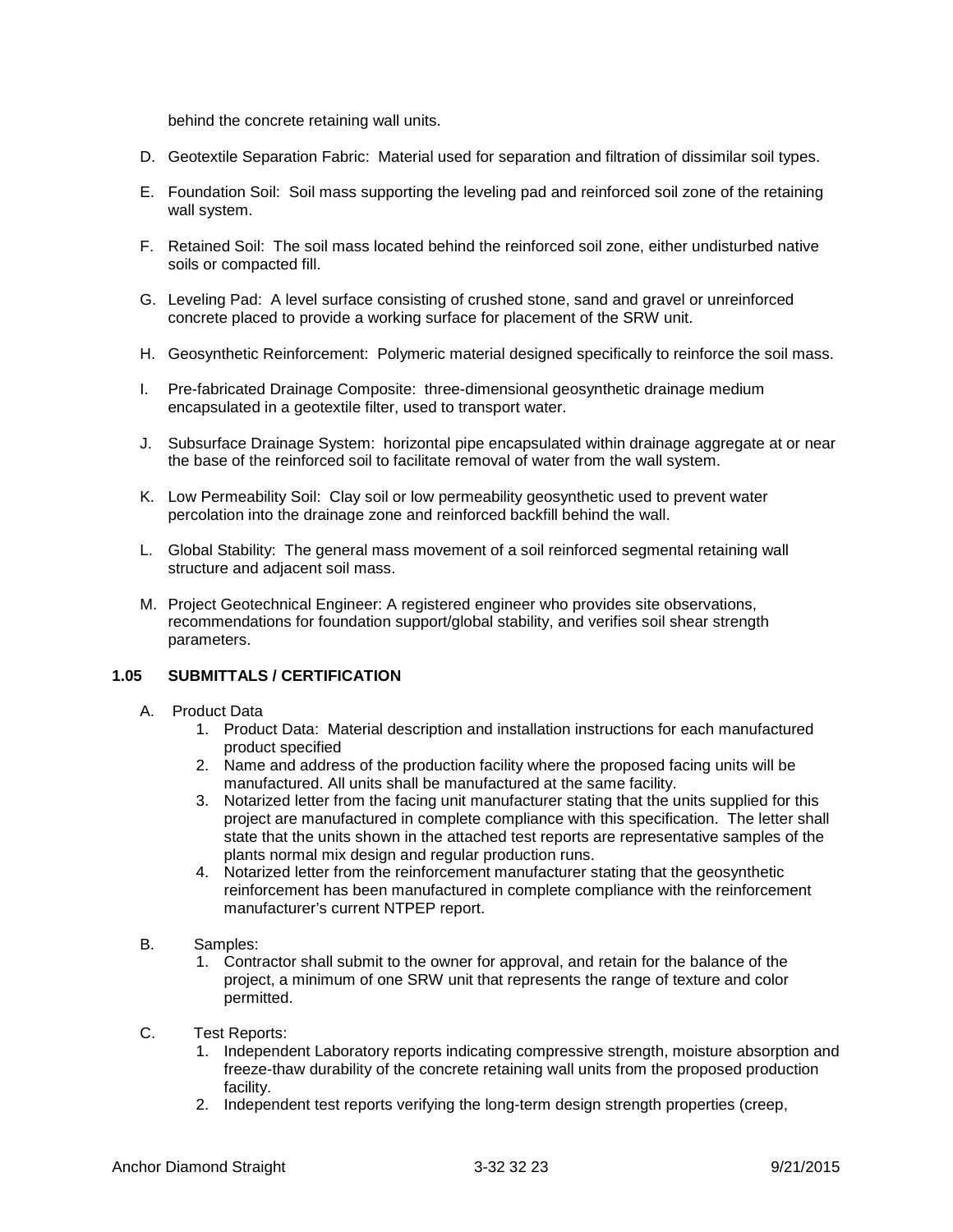installation damage, and durability) and soil interaction properties of the geosynthetic reinforcement.

- 3. Independent test reports verifying the connection capacity between the geosynthetic reinforcement and the concrete retaining wall units.
- D. Wall Design Engineer Qualifications:
	- 1. Current insurance policy verifying professional liability and errors and omissions insurance coverage for an aggregate and per claim limit of at least one million dollars (\$1,000,000).
	- 2. Notarized letter certifying the proposed retaining wall Design Engineer is a licensed professional engineer in the state of wall installation and has a minimum of 4 years and 200,000 square feet of retaining wall system design experience.
- E. Retaining Wall Contractor Qualifications:
	- 1. Notarized statement showing that the retaining wall contractor has installed a minimum of 100,000 square feet of segmental retaining walls.
	- 2. The Retaining Wall Installer shall furnish five (5) project references of similar size and scope to this project including the wall(s) height and square footage. References shall include the contact information of Owner or General Contractor.
- F. Retaining Wall Design:
	- 1. Shop Drawings: One digitally signed set of the retaining wall system design, including wall elevation views, geosynthetic reinforcement layout, pertinent details, and drainage provisions. A registered professional engineer licensed in the state of wall installation shall sign and certify that the shop drawings are designed in accordance with the project civil plans and specifications.
	- 2. Design Calculations: One digitally signed set of engineering design calculations prepared in accordance with the NCMA Design Manual for Segmental Retaining Walls, 3rd Edition or the AASHTO Standard Specifications for Highway Bridges (whichever is applicable). Analysis shall include Internal, External and Bearing Capacity Calculations and include the short term and long term loading conditions on the wall. A Global Stability analysis should be coordinated with the project geotechnical engineer and incorporated into the wall design.

# **1.06 DELIVERY, STORAGE AND HANDLING**

- A. SRW Units and Accessories: Deliver, store, and handle materials in accordance with manufacturer's recommendations, in such a manner as to prevent damage. Check the materials upon delivery to assure that proper material has been received. Store SRW units above ground on wood pallets or blocking. Remove damaged or otherwise unsuitable material, when so determined, from the site.
- B. Exposed faces of SRW units shall be relatively free of chips, cracks, stains, and other imperfections detracting from their appearance, when viewed from a distance of 20 feet under diffused lighting.
- C. Prevent mud, wet cement, adhesives and similar materials that may harm appearance of SRW units, from coming in contact with system components.
- D. Geosynthetics (including geosynthetic reinforcement, geotextile filter, pre-fabricated drainage composite) shall be delivered, stored, and handled in accordance with ASTM D4873.
- E. Distributed by: ASP Enterprises-STL: Phone: 800-869-9600, www.aspent.com; ASP Enterprises-KC: Phone 800-519-2304; ASP Enterprises-Omaha: Phone: 877-678-8027

# **1.07 EXTRA MATERIALS**

A. Furnish Owner with 3 replacement SRW units identical to those installed on the Project.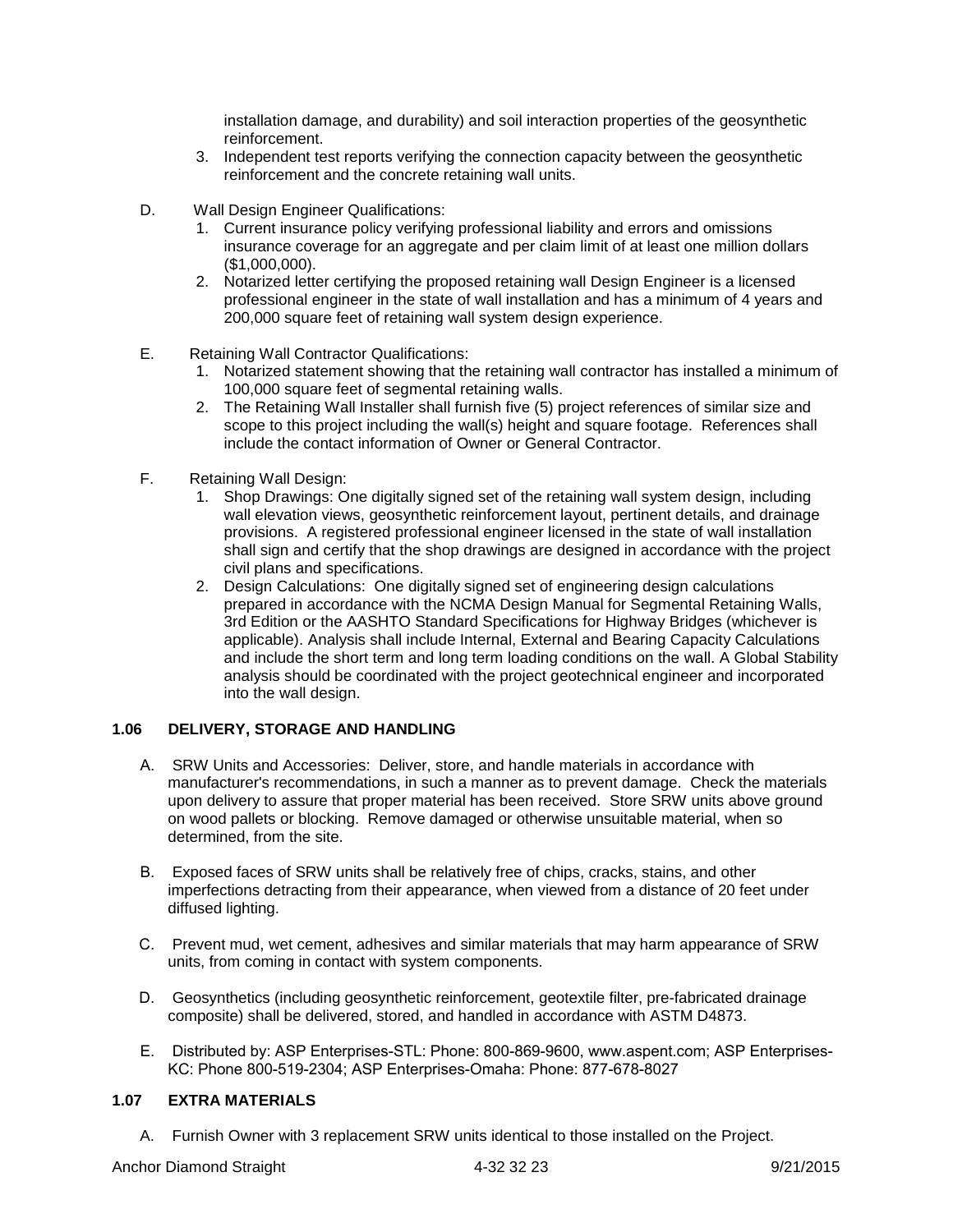### **PART 2 - PRODUCTS**

#### **2.01 MATERIALS**

- A. SRW Units: Anchor Diamond Retaining Wall Units" as manufactured under license from Anchor Wall Systems.
	- 1. Physical Requirements
		- a.Meet requirements of ASTM C1372, except the unit height dimensions shall not vary more than plus or minus 1/16 inch from that specified in the ASTM reference, not including textured face.
		- b.Unit Face Area: Not less than 0.66 square foot.
		- c.Color: Selected by the [Architect] [Engineer] [Owner] from manufacturer's full range of standard colors.
		- d.Face Pattern Geometry: Straight
		- e.Texture: Split Rock Face.
		- f. Batter: Include an integral concrete shear connection flange/locator to provide a 1-1/8th (1.13) inch setback for each wall course.
- B. Geosynthetic Reinforcement: Polyester fiber geogrid or geotextile, or polypropylene woven geotextile, as shown on the Drawings.
- C. Leveling Pad
	- 1. Aggregate Base: Crushed stone or granular fill meeting the following gradation as determined in accordance with ASTM D448: Sieve Size **Percent Passing**

| 100        |
|------------|
| 35 to 70   |
| 10 to $35$ |
| 3 to 10    |
|            |

a.Base Thickness: 6 inches (minimum compacted thickness).

- 2. Concrete Base: Non-reinforced lean concrete base.
	- a.Compressive Strength: 3,000 psi (maximum).
		- b.Base Thickness: At least 2 inches.
- D. Unit Fill and Drainage Aggregate: Clean crushed stone or granular fill meeting the following gradation as determined in accordance with ASTM D448: Sieve Size **Percent Passing**

| 1 inch     | 100                            |
|------------|--------------------------------|
| $3/4$ inch | 75 to 100                      |
| No. 4      | $0$ to $60$                    |
| No. 40     | $0$ to 50                      |
| No. 200    | 0 <sub>to</sub> 5 <sub>0</sub> |
|            |                                |

E. Reinforced Fill: Soil free of organics and debris and consisting of either GP, GW, SP, SW, or SM type, classified in accordance with ASTM D2487 and the USCS classification system and meeting the following gradation as determined in accordance with ASTM D448: Sieve Size **Percent Passing** 

| 1 inch  | 100                  |
|---------|----------------------|
| No. 4   | $20 \text{ to } 100$ |
| No. 40  | 0 to 60              |
| No. 200 | $0$ to 35            |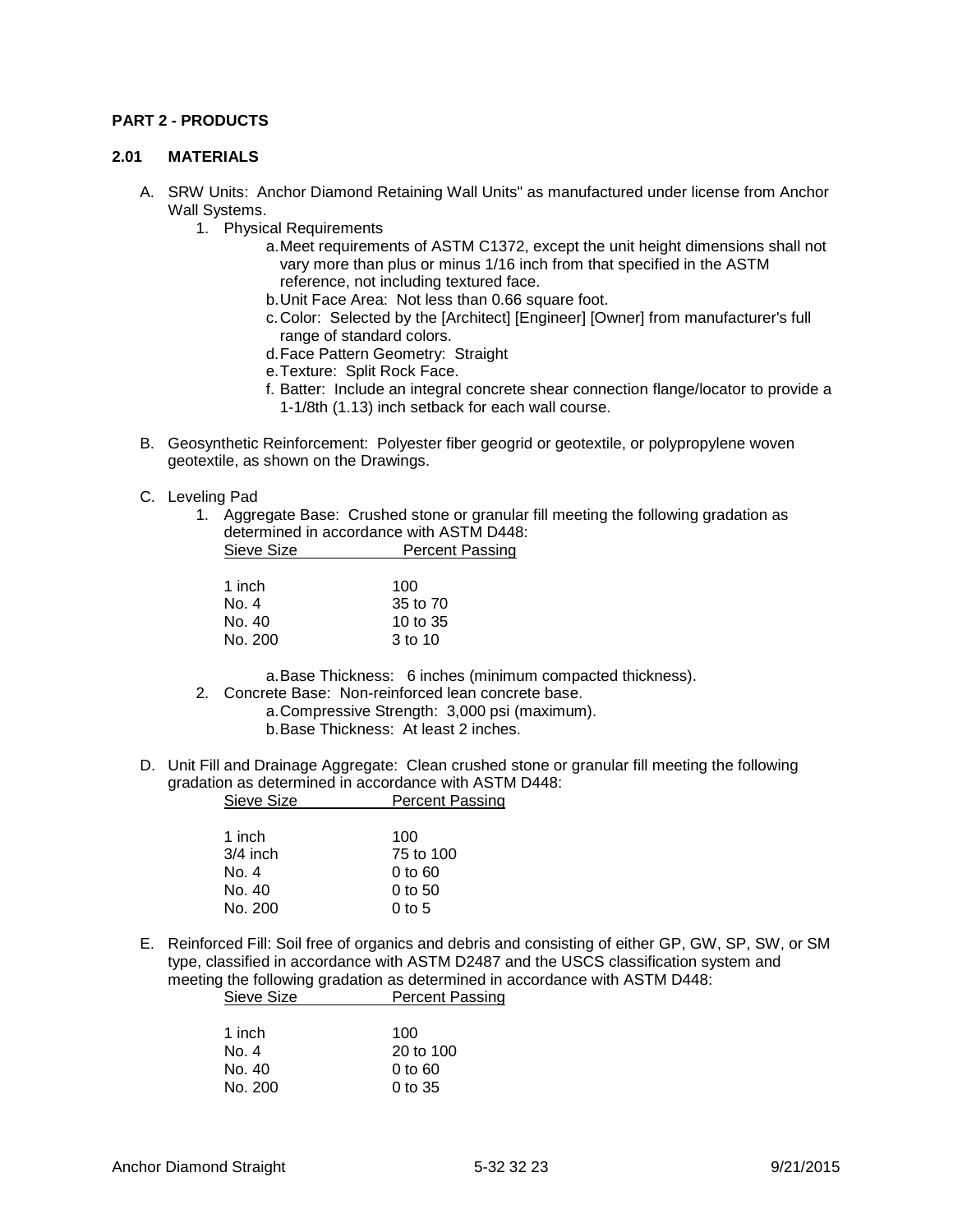- 1. Plasticity Index (PI) < 6 per ASTM D4318.
- 2. Maximum particle size for backfill is 1 inch unless field tests have been performed to evaluate potential strength reduction to the geosynthetic reinforcement due to damage during construction per ASTM D5818.
- 3. Unsuitable soils are organic soils and those soils classified as SC, CL, ML, CH, OH, MH, OL, or PT.
- F. Low Permeability Soil: Clayey soil or other similar material which will prevent percolation into the drainage zone behind the wall.
- G. Drainage Pipe: Perforated or slotted PVC or corrugated HDPE pipe manufactured in accordance with D3034 and/or ASTM F405. All connectors and fittings shall match the piping material.
- H. Geotextile Separation Fabric: Geotextile Separation fabric shall be minimum 4.0 oz/sy, polypropylene, needle-punched nonwoven fabric.
- I. Construction Adhesive: Exterior grade adhesive as recommended by the retaining wall unit manufacturer.

# **PART 3 – EXECUTION**

# **3.01 EXAMINATION**

*Note to Specifier: In Paragraph below, select appropriate entity*

- A. Prior to commencing work, the retaining wall contractor shall examine the areas and conditions under which the retaining wall system is to be erected, and notify the [Architect] [Engineer] [Owner] [General Contractor] in writing of conditions detrimental to the proper and timely completion of the work. Do not proceed with the work until unsatisfactory conditions have been corrected.
- B. Promptly notify the wall design engineer of site conditions which may affect wall performance, soil conditions observed other than those assumed, or other conditions that may require a reevaluation of the wall design.
- C. Verify the location of existing structures and utilities prior to excavation.

#### **3.02 PREPARATION**

- A. Ensure surrounding structures are protected from the effects of wall excavation.
- B. Excavation support, if required, is the responsibility of the Contractor, including the stability of the excavation and its influence on adjacent properties and structures.

### **3.03 EXCAVATION**

*Note to Specifier: In Paragraph below, select appropriate entity*

A. Excavate to the lines and grades shown on the Drawings. Over-excavation not approved by the [Architect] [Engineer] [Owner (or Owner's representative)] will not be paid for by the Owner. Replacement of these soils with compacted fill and/or wall system components will be required at the Contractor's expense. Use care in excavating to prevent disturbance of the base beyond the lines shown.

# **3.04 FOUNDATION PREPARATION**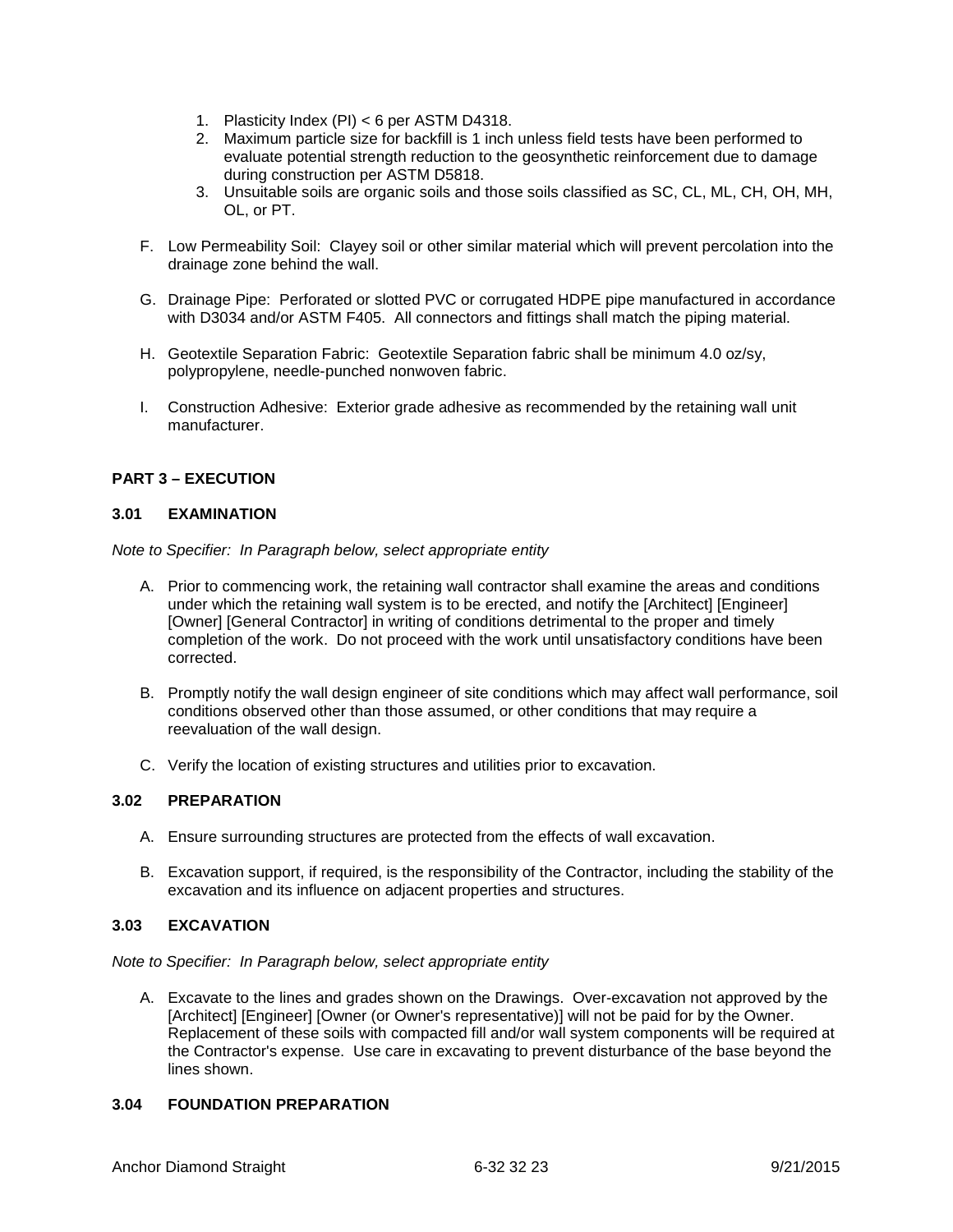- A. Excavate foundation soil as required for footing or base dimension shown on the Drawings, or as directed by the Project geotechnical engineer.
- B. The Project geotechnical engineer will examine foundation soil to ensure that the actual foundation soil strength meets or exceeds that indicated on the Drawings. At the direction of the project geotechnical engineer, remove soil not meeting the required strength. Oversize resulting excavation sufficiently from the front of the block to the back of the reinforcement, and backfill with suitable compacted backfill soils.
- C. The Project geotechnical engineer will determine if the foundation soils will require special treatment or correction to control total and differential settlement.
- D. Fill over-excavated areas with suitable compacted backfill, as recommended by the Project geotechnical engineer.

#### **3.05 LEVELING PAD PREPARATION**

- A. Place base materials to the depths and widths shown on the Drawings, upon undisturbed soils, or foundation soils prepared in accordance with Article 3.04.
	- 1. Extend the leveling pad laterally at least 6 inches in front and behind the lowermost SRW unit.
	- 2. Provide aggregate base compacted to 6 inches thick (minimum) or as shown on the drawings.
	- 3. The Contractor may at their option, provide a concrete leveling pad as specified in Subparagraph 2.01.C.2, in lieu of the aggregate base.
	- 4. Where a reinforced footing is required by local code official, place footing below frost depth.
- B. Compact aggregate base material to provide a level, hard surface on which to place the first course of SRW units.
- C. Prepare base materials to ensure complete contact with SRW units. Gaps are not allowed.

#### **3.06 ERECTION**

- A. General: Erect SRW units in accordance with manufacturer's instructions and recommendations, and as specified herein.
- B. Place first course of concrete wall units on the prepared base material. Check units for level and alignment. Maintain the same elevation at the top of each unit within each section of the base course.
- C. Ensure that foundation units are in full contact with the leveling pad.
- D. Place concrete wall units side-by-side for full length of wall alignment. Alignment may be done by using a string line measured from the back of the block. Gaps are not allowed between the foundation concrete wall units.
- E. Place drainage aggregate between and directly behind the SRW. Fill any voids in SRW units with drainage aggregate. Provide a drainage zone behind the SRW units a minimum of 12 inches wide to within 8 inches of the final grade. Cap the backfill and drainage aggregate zone with separation fabric and then 8 inches of low permeability soil.
- F. Install drainage pipe at the lowest elevation possible to maintain gravity flow of water to outside of the reinforced zone. Slope the main collection drainage pipe 2 percent (minimum) to provide gravity flow to the daylighted areas. Daylight the main collection drainage pipe through the face of the wall, and/or to an appropriate location away from the wall system at each low point or at 50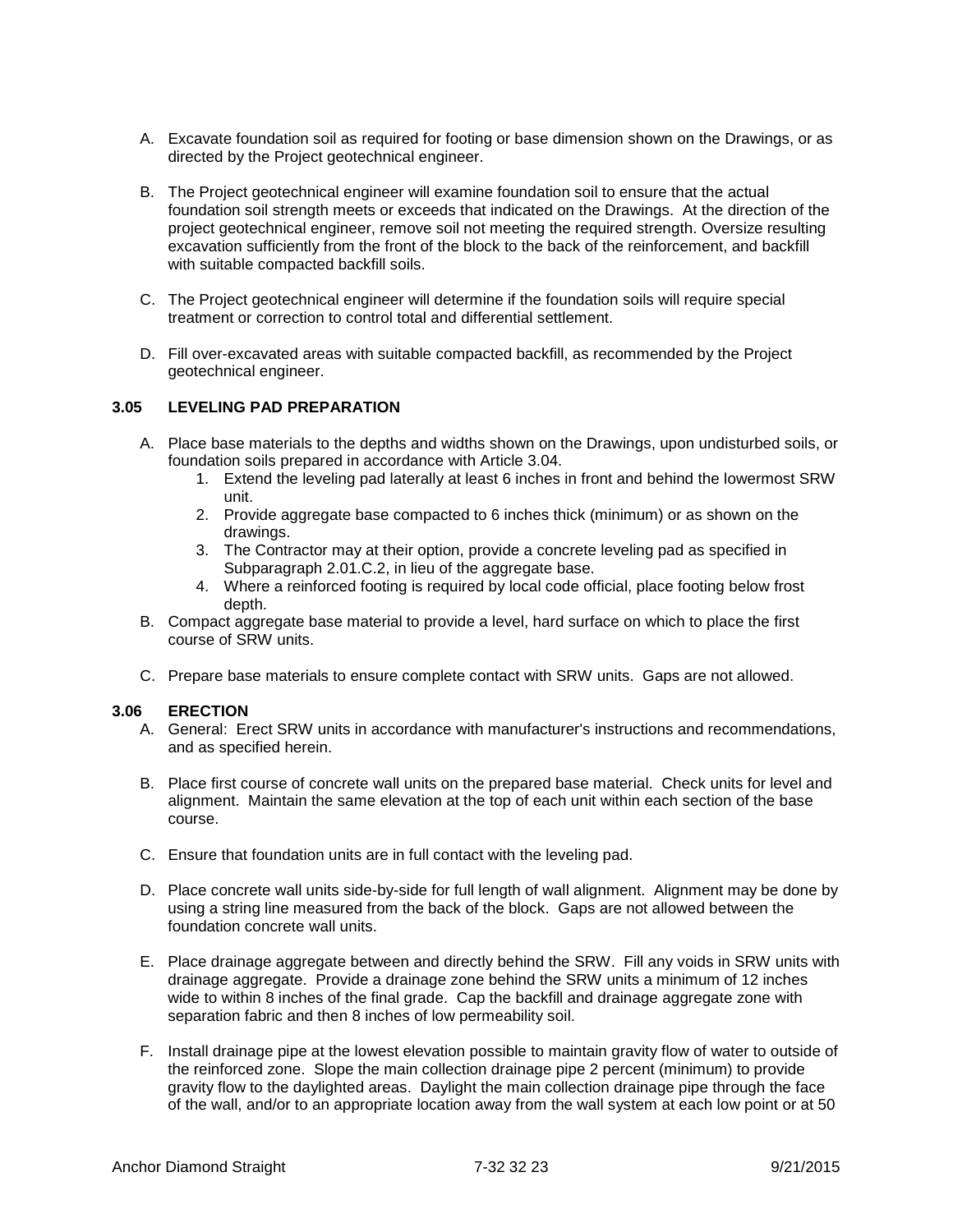foot (maximum) intervals along the wall. Alternately, the drainage pipe can be connected to a storm sewer system at 50 foot (maximum) intervals.

- G. Remove excess fill from top of SRW units and install next course. Ensure drainage aggregate and backfill are compacted before installation of next course.
- H. Check each course for level and alignment. Adjust SRW units as necessary to maintain level and alignment prior to proceeding with each additional course.
- I. Install each succeeding course. Backfill as each course is completed. Pull the SRW units forward until the locating surface of the SRW unit contacts the locating surface of the SRW units in the preceding course. Interlock wall segments that meet at corners by overlapping successive courses. Attach SRW units at exterior corners with adhesive specified.
- J. Install geosynthetic reinforcement in accordance with geosynthetic manufacturer's recommendations and the shop drawings.
	- 1. Orient geosynthetic reinforcement with the highest strength axis perpendicular to the wall face.
	- 2. Prior to geosynthetic reinforcement placement, place the backfill and compact to the elevation of the top of the wall units at the elevation of the geosynthetic reinforcement.
	- 3. Place geosynthetic reinforcement at the elevations and to the lengths shown on the Drawings.
	- 4. Lay geosynthetic reinforcement horizontally on top of the SRW units and the compacted backfill soils. Place the geosynthetic reinforcement within one inch of the face of the SRW units. Place the next course of SRW units on top of the geosynthetic reinforcement.
	- 5. The geosynthetic reinforcement shall be in tension and free from wrinkles prior to placement of the backfill soils. Pull geosynthetic reinforcement hand-taut and secure in place with staples, stakes, or by hand-tensioning until the geosynthetic reinforcement is covered by 6 inches of loose fill.
	- 6. The geosynthetic reinforcements shall be continuous throughout their embedment lengths. Splices in the geosynthetic reinforcement strength direction are not allowed.
	- 7. Do not operate tracked construction equipment directly on the geosynthetic reinforcement. At least 6 inches of compacted backfill soil is required prior to operation of tracked vehicles over the geosynthetic reinforcement. Keep turning of tracked construction equipment to a minimum.
	- 8. Rubber-tired equipment may pass over the geosynthetic reinforcement at speeds of less than 10 miles per hour. Turning of rubber-tired equipment is not allowed on the geosynthetic reinforcement.

# **3.07 BACKFILL PLACEMENT**

- A. Place reinforced fill, spread and compact in a manner that will minimize slack in the reinforcement.
- B. Place fill within the reinforced zone and compact in lifts not exceeding 6 inches (loose thickness) where hand-operated compaction equipment is used, and not exceeding 12 inches (loose thickness) where heavy, self-propelled compaction equipment is used.
	- 1. Only lightweight hand-operated compaction equipment is allowed within 3 feet of the back of the retaining wall units. If the specified compaction cannot be achieved within 3 feet of the back of the retaining wall units, replace the reinforced soil in this zone with drainage aggregate material.
- C. Compaction testing shall be done in accordance with ASTM D1556 or ASTM D2922.
- D. Minimum Compaction Requirements for Fill Placed in the Reinforced and Retained Zone. 1. The minimum compaction requirement shall be determined by the project geotechnical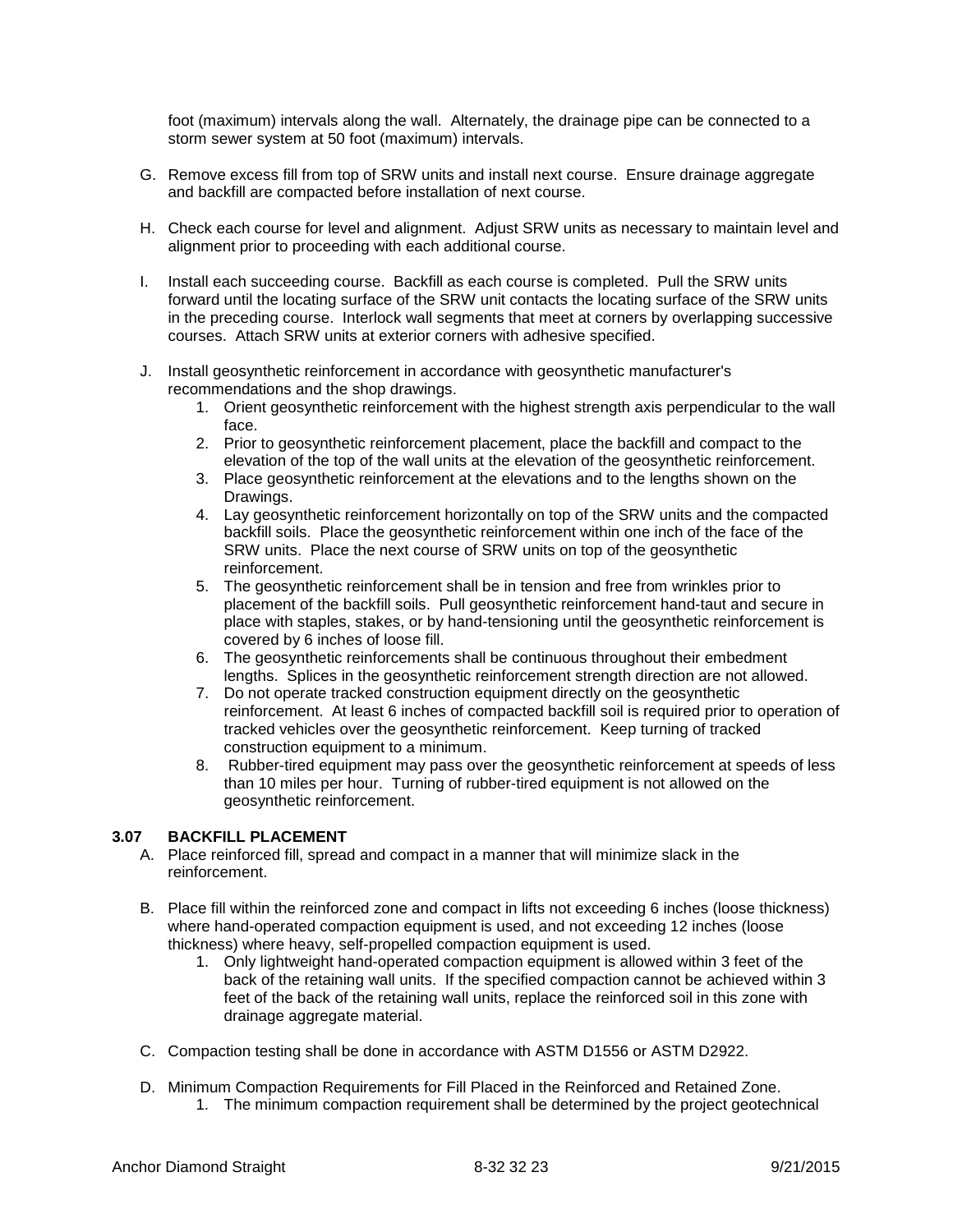engineer testing the compaction. At no time shall the soil compaction requirements be less than 95 percent of the soil's standard Proctor maximum dry density (ASTM D698) [modified Proctor maximum dry density (ASTM D1557)] for the entire wall height.

- 2. Utility Trench Backfill: Compact utility trench backfill in or below the reinforced soil zone to 98 percent of the soil's standard Proctor maximum dry density (ASTM D698) [modified Proctor maximum dry density (ASTM D1557)], or as recommended by the Project geotechnical engineer. If the height from the utility to finish grade is higher than 30 feet, increase compaction to 100 percent of the standard Proctor density [modified Proctor density].
	- a.Utilities must be properly designed (by others) to withstand all forces from the retaining wall units, reinforced soil mass, and surcharge loads, if any.
- 3. Moisture Content: Within 2 percentage points of the optimum moisture content for all wall heights.
- 4. These specifications may be changed based on recommendations by the Project geotechnical engineer.
	- a.If changes are required, the Contract Sum will be adjusted by written Change Order.
- E. At the end of each day's operation, slope the last level of compacted backfill away from the interior (concealed) face of the wall to direct surface water runoff away from the wall face.
	- 1. The General Contractor is responsible for ensuring that the finished site drainage is directed away from the retaining wall system.
	- 2. In addition, the General Contractor is responsible for ensuring that surface water runoff from adjacent construction areas is not allowed to enter the retaining wall area of the construction site.
- F. Refer to Article 3.10 for compaction testing.

### **3.08 CAP UNIT INSTALLATION**

- A. Apply adhesive to the top surface of the SRW unit below and place the cap unit into desired position.
- B. Cut cap SRW units as necessary to obtain the proper fit.
- C. Backfill and compact to top of SRW unit.

# **3.09 SITE CONSTRUCTION TOLERANCES**

- A. Site Construction Tolerances
	- 1. Vertical Alignment: Plus or minus 1-1/2 inches over any 10-foot distance, with a maximum differential of 3 inches over the length of the wall.
	- 2. Horizontal Location Control from Grading Plan
		- a.Straight Lines: Plus or minus 1-1/2 inches over any 10-foot distance.
		- b.Corner and Radius Locations: Plus or minus 12 inches.
		- c.Curves and Serpentine Radii: Plus or minus 2 feet.
	- 3. Immediate Post Construction Wall Batter: Within 2 degrees of the design batter of the concrete retaining wall units.
	- 4. Bulging: Plus or minus 1-1/4 inches over any 10-foot distance.

# **3.10 FIELD QUALITY CONTROL**

- A. Installer is responsible for quality control of installation of system components.
- B. The Owner or General Contractor, at their expense, will retain a qualified professional to perform quality assurance checks of the installer's work.